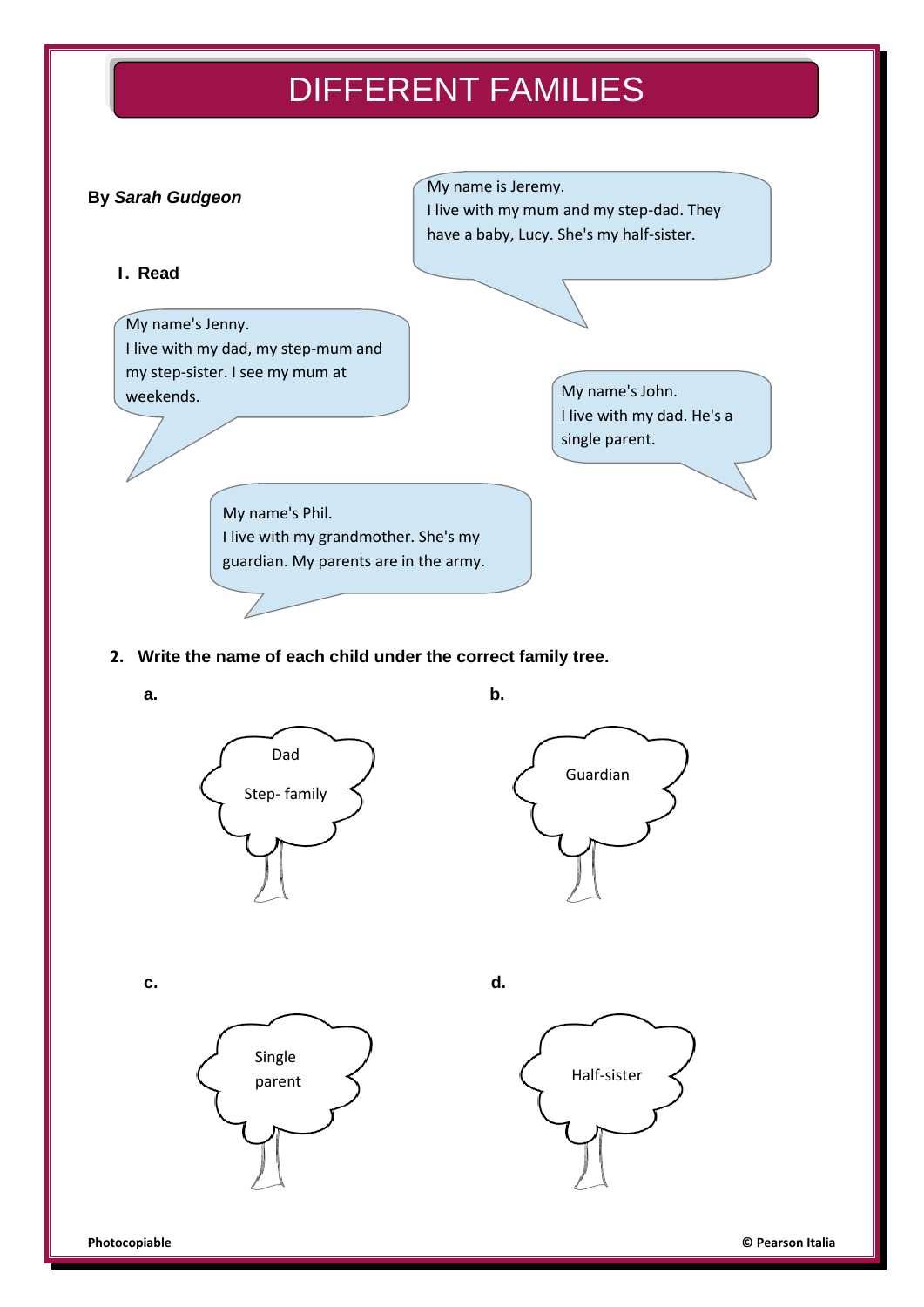| $\mathsf S$               | $\mathbf{I}$            | $\overline{\mathsf{N}}$   | G                                                                                                                                                                                                                                                                                                                                                                                                                                                        | L            | E                         | ${\sf P}$                 | A                       | ${\sf R}$                 | E           | N                                                                                                                                                                                                                                                                                                                                                                                                                                                        | $\top$         | $\mathsf C$               | F                         | $\mathsf Q$ |
|---------------------------|-------------------------|---------------------------|----------------------------------------------------------------------------------------------------------------------------------------------------------------------------------------------------------------------------------------------------------------------------------------------------------------------------------------------------------------------------------------------------------------------------------------------------------|--------------|---------------------------|---------------------------|-------------------------|---------------------------|-------------|----------------------------------------------------------------------------------------------------------------------------------------------------------------------------------------------------------------------------------------------------------------------------------------------------------------------------------------------------------------------------------------------------------------------------------------------------------|----------------|---------------------------|---------------------------|-------------|
| P                         | $\overline{\mathsf{N}}$ | B                         | $\mathsf{R}$                                                                                                                                                                                                                                                                                                                                                                                                                                             | U            | $\circ$                   | D                         | $\mathsf C$             | $\boldsymbol{\mathsf{A}}$ | D           | X                                                                                                                                                                                                                                                                                                                                                                                                                                                        | ${\sf W}$      | $\mathsf H$               | ${\sf P}$                 | L           |
| $\mathsf O$               | $\overline{\mathsf{N}}$ | $\boldsymbol{\mathsf{X}}$ | Υ                                                                                                                                                                                                                                                                                                                                                                                                                                                        | $\bigcirc$   | $\mathsf{P}$              | $\overline{\mathsf{N}}$   | D                       | E                         | Y           | N                                                                                                                                                                                                                                                                                                                                                                                                                                                        | $\mathsf O$    | $\boldsymbol{\mathsf{A}}$ | T                         | E           |
| $\mathsf S$               | $\top$                  | E                         | $\mathsf{P}$                                                                                                                                                                                                                                                                                                                                                                                                                                             | D            | $\boldsymbol{\mathsf{A}}$ | D                         | $\vee$                  | N                         | Y           | G                                                                                                                                                                                                                                                                                                                                                                                                                                                        | T              | L                         | Z                         | A           |
| $\mathsf T$               | $\circ$                 | $\mathsf P$               | $\mathsf P$                                                                                                                                                                                                                                                                                                                                                                                                                                              | $\checkmark$ | Y                         | ${\sf R}$                 | E                       | $\boldsymbol{\mathsf{A}}$ | E           | $\mathsf{R}% _{T}=\mathsf{R}_{T}\!\left( a,b\right) ,\ \mathsf{R}_{T}=\mathsf{R}_{T}\!\left( a,b\right) ,\ \mathsf{R}_{T}=\mathsf{R}_{T}\!\left( a,b\right) ,\ \mathsf{R}_{T}=\mathsf{R}_{T}\!\left( a,b\right) ,\ \mathsf{R}_{T}=\mathsf{R}_{T}\!\left( a,b\right) ,\ \mathsf{R}_{T}=\mathsf{R}_{T}\!\left( a,b\right) ,\ \mathsf{R}_{T}=\mathsf{R}_{T}\!\left( a,b\right) ,\ \mathsf{R}_{T}=\mathsf{R}_{T}\!\left( a,b\right) ,\ \mathsf{R}_{T}=\math$ | G              | F                         | $\mathsf H$               | K           |
| $\sf S$                   | T                       | E                         | $\mathsf P$                                                                                                                                                                                                                                                                                                                                                                                                                                              | $\mathsf{S}$ | $\overline{1}$            | $\mathsf{S}$              | $\top$                  | E                         | ${\sf R}$   | A                                                                                                                                                                                                                                                                                                                                                                                                                                                        | $\mathsf C$    | $\sf B$                   | L                         | P           |
| $\mathsf F$               | ${\sf R}$               | E                         | U                                                                                                                                                                                                                                                                                                                                                                                                                                                        | $\int$       | ${\sf M}$                 | $\sf{B}$                  | J                       | ${\sf R}$                 | D           | N                                                                                                                                                                                                                                                                                                                                                                                                                                                        | $\circ$        | ${\sf R}$                 | P                         | ${\sf P}$   |
| $\mathsf E$               | $\mathsf F$             | U                         | Υ                                                                                                                                                                                                                                                                                                                                                                                                                                                        | L            | B                         | $\mathsf C$               | $\circ$                 | $\top$                    | $\mathsf S$ | D                                                                                                                                                                                                                                                                                                                                                                                                                                                        | $\mathsf O$    | $\bigcirc$                | $\circ$                   | W           |
| Υ                         | $\overline{1}$          | $\mathsf F$               | $\mathsf D$                                                                                                                                                                                                                                                                                                                                                                                                                                              | E            | K                         | $\mathbf{I}$              | L                       | $\times$                  | $\sf B$     | M                                                                                                                                                                                                                                                                                                                                                                                                                                                        | $\mathsf{P}$   | $\top$                    | P                         | G           |
| $\boldsymbol{\mathsf{A}}$ | $\sf B$                 | $\mathsf O$               | $\vee$                                                                                                                                                                                                                                                                                                                                                                                                                                                   | $\mathsf{R}$ | $\top$                    | U                         | $\mathsf S$             | G                         | $\sf B$     | $\circ$                                                                                                                                                                                                                                                                                                                                                                                                                                                  | $\circ$        | $\boldsymbol{\mathsf{H}}$ | P                         | D           |
| $\mathsf P$               | ${\sf P}$               | V                         | $\mathsf R$                                                                                                                                                                                                                                                                                                                                                                                                                                              | T            | U                         | $\mathsf I$               | $\mathsf C$             | $\mathsf O$               | $\mathsf P$ | T                                                                                                                                                                                                                                                                                                                                                                                                                                                        | $\pmb{\times}$ | E                         | $\mathbf{I}$              | ${\sf P}$   |
| $\mathsf Q$               | Υ                       | $\mathsf F$               | $\mathsf R$                                                                                                                                                                                                                                                                                                                                                                                                                                              | Υ            | M                         | $\sf B$                   | $\overline{\mathsf{N}}$ | $\mathsf C$               | U           | Η                                                                                                                                                                                                                                                                                                                                                                                                                                                        | $\mathbf{I}$   | ${\sf R}$                 | Z                         | E           |
| ${\mathsf G}$             | U                       | $\boldsymbol{\mathsf{A}}$ | $\mathsf{R}% _{T}=\mathsf{R}_{T}\!\left( a,b\right) ,\ \mathsf{R}_{T}=\mathsf{R}_{T}\!\left( a,b\right) ,\ \mathsf{R}_{T}=\mathsf{R}_{T}\!\left( a,b\right) ,\ \mathsf{R}_{T}=\mathsf{R}_{T}\!\left( a,b\right) ,\ \mathsf{R}_{T}=\mathsf{R}_{T}\!\left( a,b\right) ,\ \mathsf{R}_{T}=\mathsf{R}_{T}\!\left( a,b\right) ,\ \mathsf{R}_{T}=\mathsf{R}_{T}\!\left( a,b\right) ,\ \mathsf{R}_{T}=\mathsf{R}_{T}\!\left( a,b\right) ,\ \mathsf{R}_{T}=\math$ | D            | $\mathsf{I}$              | $\boldsymbol{\mathsf{A}}$ | $\overline{\mathsf{N}}$ | ${\sf R}$                 | E           | E                                                                                                                                                                                                                                                                                                                                                                                                                                                        | $\top$         | U                         | K                         | L           |
| P                         | U                       | $\sf B$                   | $\mathsf{N}$                                                                                                                                                                                                                                                                                                                                                                                                                                             | $\mathsf I$  | G                         | Н                         | E                       | $\mathsf O$               | $\top$      | ${\sf R}$                                                                                                                                                                                                                                                                                                                                                                                                                                                | $\circ$        | L                         | F                         | T           |
| T                         | $\sf B$                 | N                         | $\sf M$                                                                                                                                                                                                                                                                                                                                                                                                                                                  | $\circ$      | Υ                         | P                         | D                       | Τ                         | $\circ$     | V                                                                                                                                                                                                                                                                                                                                                                                                                                                        | $\mathsf{I}$   | $\mathsf C$               | $\boldsymbol{\mathsf{N}}$ | W           |

# **3. Word search. Find ten family members in the word search.**